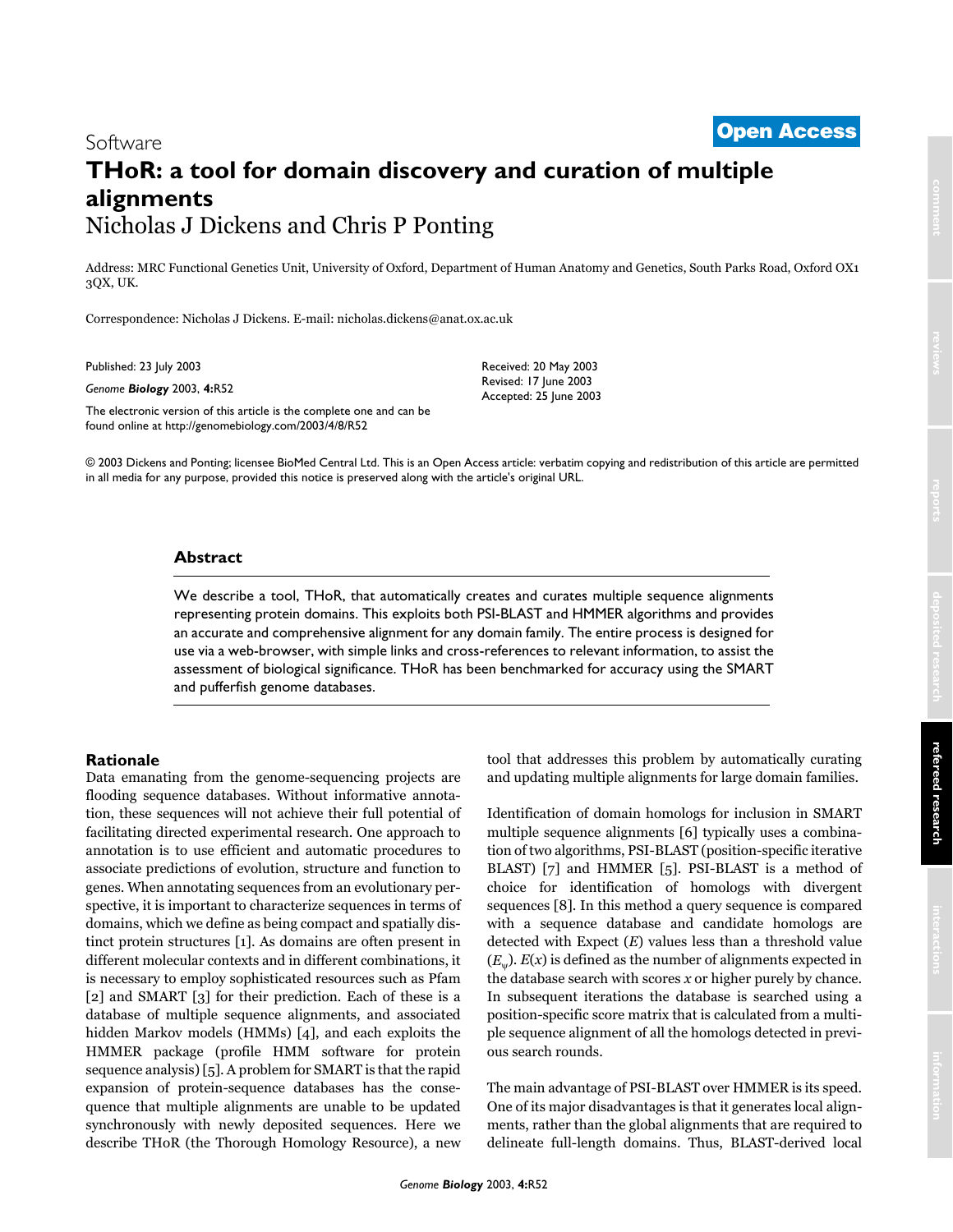alignments often need to be extended in both directions to span intact domains. Furthermore, its searches are not symmetrical. If a sequence X is used to query a database and a sequence Y is predicted to be its homolog, then X is not necessarily always found to be a homolog when Y is used to search the same database [9]. A final disadvantage is that multiple PSI-BLAST searches can generate a significant number of false-positive predictions. As discussed by Jones and Swindells [10], the results of multiple PSI-BLAST searches can provide error rates as high as one false positive in 13.2% of searches when these are taken to five rounds.

In contrast to PSI-BLAST, HMMER is able to generate accurate global alignments. The HMMER hmmsearch method uses a hidden Markov model (HMM), previously calculated from a multiple sequence alignment, to do a global search of a sequence database for candidate homologs, taken to be sequences detected with  $E$  values less than a threshold,  $E_{HMM}$ . As a result of its heuristics, HMMER is often a better tool for the detection of short repeats or domains than PSI-BLAST.

Exhaustive PSI-BLAST searches that use multiple individual sequences as queries, have been shown to detect a high proportion of homologues in databases [8,9]. However, the task of manually cross-referencing these multiple PSI-BLAST results to extract all predicted candidate homologs is extremely onerous and time-consuming. It is made even more difficult for populous domain families and for domains that are repeated often within single proteins by the large amount of data involved in the analyses. The system for easy analysis of lots of sequences (SEALS) package [11] eases this task by providing PSI-BLAST output parsers linked to sequence retrieval. However, SEALS can be difficult to install and cannot accurately retrieve full-length domain sequences from BLAST-derived local alignments.

The software package described here takes advantage of the speed and sensitivity of PSI-BLAST, together with the global alignment benefit of HMMER. This 'thorough homology resource' (THoR) provides a convenient web-based interface to the cross-referenced results of exhaustive PSI-BLAST database searches. The package takes a multiple sequence alignment as input and generates an updated and extended global alignment of all domain homologs, defined as those predicted by both the PSI-BLAST and HMMER methods. It also provides the benefits of convenient access to the search results and cross-referencing against the National Center for Biotechnology Information (NCBI) protein sequence and taxonomy databases.

The THoR process is represented in Figure [1](#page-2-0) as a flow diagram. In the initial step, it takes as its input a multiple protein sequence alignment  $A_n$  that is dismantled into its constituent sequences  $A_{seq n}$ . Multiple PSI-BLAST searches, using these sequences as queries, are initiated employing a nonredundant database  $D_{nr}$ . These searches are continued to a userspecified number of iterations, or else to convergence, using a supplied value of  $E_{\mu}$ . All significant ( $E \lt E_{\mu}$ ) high-scoring pairs (HSPs) resulting from these PSI-BLAST searches (HSP- $\psi$ ) are extracted and stored in plain-text format. These may include multiple HSPs in single sequences that are indicative of domain repeats. In a next step, the complete sequences of all proteins that contain one or more HSPs are extracted from  $D_{nr}$  and are reconstituted as a flat-file database of homologs,  $D_{H}$ .

Subsequently the multiple alignment  $A_n$  is used to generate an HMM*n*. High-scoring global alignments against HMM*n* are then calculated for all sequences in  $D_H$  and all HMMER HSPs (HSP-H) with  $E$ -values less than a threshold value  $(E_{HMM})$  are collected (Figure [1](#page-2-0)).

The domain homologs predicted by this protocol are defined as the intersection between the HMMER aligning regions, HMMER high-scoring pairs (HSP-H), and the PSI-BLAST HSPs (HSP-ψ). An HSP-H (with initial and final amino-acid  $\operatorname{coordinates} A_i, A_j)$  is  $\operatorname{considered}$  to be equivalent to an HSP- $\psi$ (with initial and final amino-acid coordinates  $B_i$ ,  $B_j$ ) if:

$$
n < \frac{\min(A_j, B_j) - \max(A_i, B_i)}{A_j - A_i} \times 100
$$

where, by default,  $n = 60\%$ , although this can be supplied by the user. However, values of  $n < 50\%$  are more suitable for the identification of motifs, rather than domains.

Typically,  $E_{\psi} \ll E_{\text{HMM}}$ , as these values are determined using different approaches and because PSI-BLAST is the method of choice for homolog detection.  $E_w = 5 \times 10^{-3}$  and  $E_{HMM} = 1$ are recommended values used in THoR for comparison against current protein-sequence databases. Higher values of  $E_{\mu}$  result in increased false-positive rates, whereas higher  $E_{HMM}$  values generate less accurate global alignments, albeit of likely true homologs predicted by PSI-BLAST.

All domain homologs identified using this approach are then realigned against the original sequence alignment *An*, using hmmalign (Figure [1\)](#page-2-0) with the model HMM*n*. There is a series of intermediate iterations of this process, where an HMM, constructed from the new alignment  $A_{n,i}$ , is then used to research the database of PSI-BLAST results. Where new domain homologs are revealed, that satisfy both  $E_{\text{HMM}}$  and  $E_w$ thresholds, these are appended to the alignment in an iterative manner until convergence, resulting in a revised multiple sequence alignment  $A_{n+1}$ . The entire process can then be repeated using  $A_{n+1}$  as the input alignment for the subsequent run of THoR. In order to reduce redundancy, an option is provided to purge the alignment of one of a pair of sequences that are greater than a threshold percentage identity. At this point it is advisable that the user assesses the quality of the alignment  $A_{n+1}$  for minor misalignments and fragments resulting from gene mispredictions or incomplete protein sequences.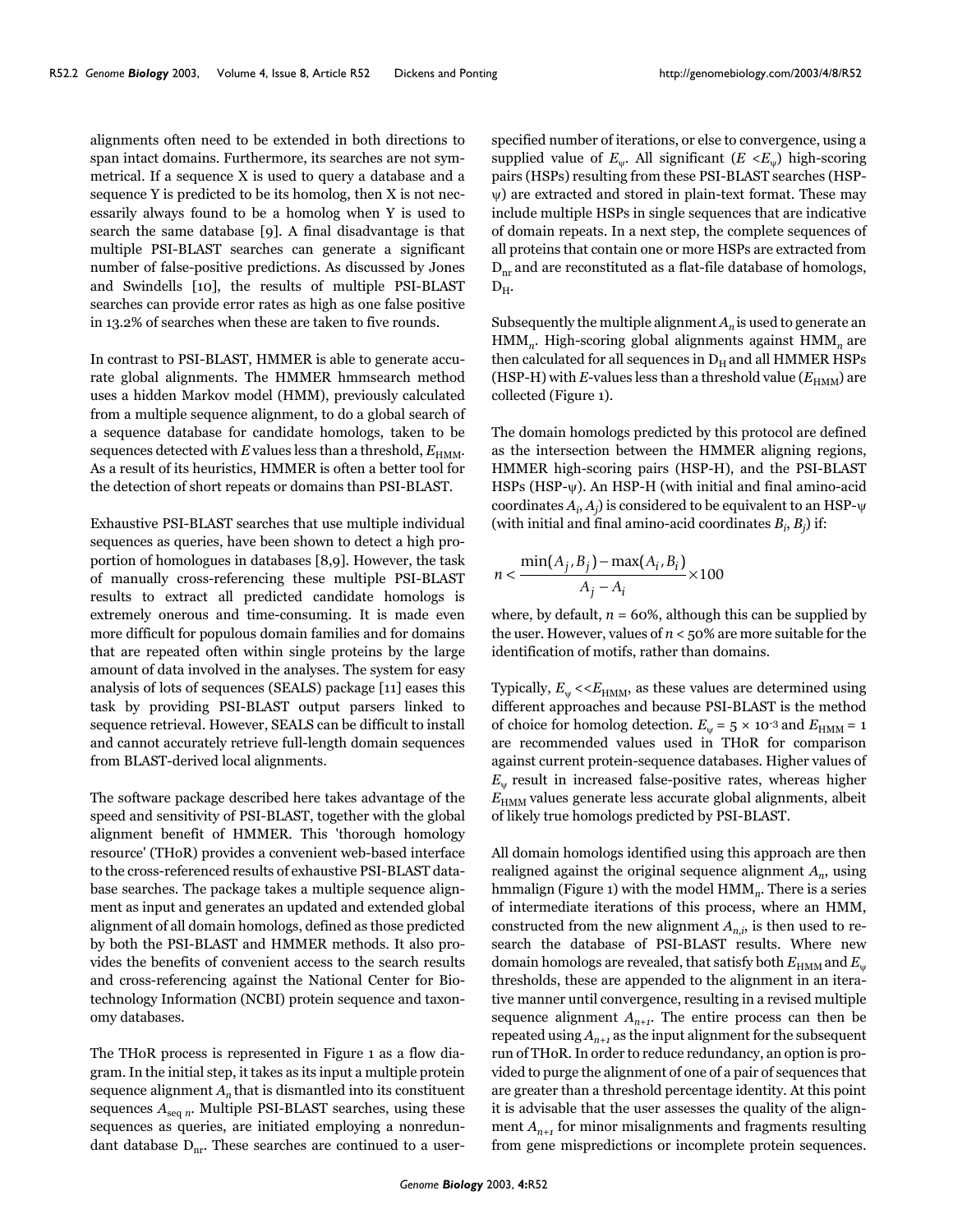<span id="page-2-0"></span>

#### Figure 1

Flow diagram that illustrates the procedures used by THoR. A starting alignment *An* is broken into its constituent sequences and each of these is compared against the nonredundant database of choice  $(D_{nr})$  using PSI-BLAST and a user-specified number of iterations. The full-length sequence for each of the high-scoring pairs (HSP- $\psi$ ) from the PSI-BLAST results are deposited in a temporary FASTA database of homologs ( $D_H$ ) in a nonredundant fashion. When this database is complete, a hidden Markov model (HMM) of the alignment A<sub>n</sub> is generated and compared with D<sub>H</sub> using hmmsearch. Subsequently, the PSI-BLAST HSPs (HSP- $\psi$ ) and HMMER HSPs (HSP-H) are compared. They are considered equivalent if the HSP- $\psi$  and HSP-H overlap significantly, overlap  $\ge n$ (see text). During iterations *i* intermediate alignments (A<sub>n,</sub>j and HMMs (HMM<sub>n,</sub>j) are produced. The latter are used to re-search the database (D<sub>H</sub>) in order to accumulate and append additional sequences to the alignment. This iterative step is repeated until no new entries are added to the alignment when compared with the previous search (*An*,*i*-*1*). At this stage results are written to the THoR output file and the final alignment (*An*,*i*+*1*) is produced.

Advice for the construction and manual editing of multiple sequence alignments is given by Bork and Gibson [12], and Ponting and Birney [13].

## The THoR analyses are optimized so that for any subsequent runs of THoR for the given alignment  $(A_{n+1})$ , only those sequences that are novel when compared with the previous alignment  $(A_n)$  will be subjected to PSI-BLAST searches and only results from these searches will be appended to those emanating from the previous runs of THoR.

## **Benchmarking**

The following benchmarking tests were used to investigate the performance of THoR.

#### **Domain homolog identification**

An HMM can be used to find domain family homologs using the HMMER program hmmsearch. This method has been used extensively for the annotation of new genomes [14,15] and as such provides an excellent benchmark against which the success of THoR can be assessed. For the purposes of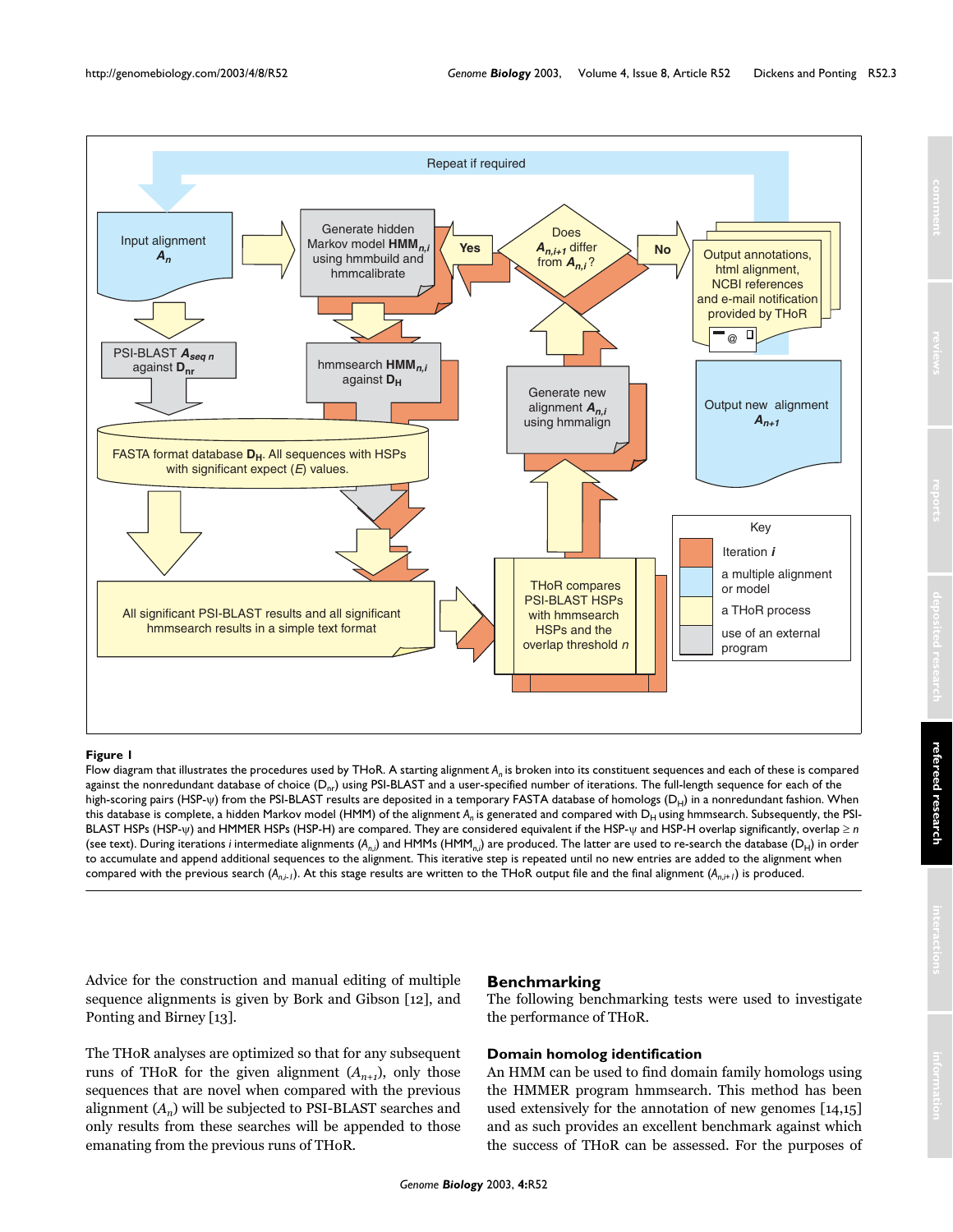comparison, a set of 50 domain family multiple sequence alignments were selected from the SMART domain database. To prevent any domain-based bias in the searches the domains were chosen in such a way that there were representatives of all the different domain types; that is enzymes and non-enzymes, large and small in size, found broadly and narrowly in diverse taxa, with many and few homologs, and domains found in various cellular compartments (nuclear, cytoplasmic and secreted). Among the domains found in narrowly diverse taxa were domains that were not expected to be found within the pufferfish genome; these served as negative controls.

The pufferfish (*Takifugu rubripes*) genome [\[16](#page-6-0)] was chosen for benchmarking the THoR method for two reasons. First, this would substantially reduce any sequence-based bias in the searches, as there are few alignments in SMART that contain pufferfish sequences. If the human genome had been chosen instead, a bias in the searches would have arisen from the high representation of human and mammalian sequences in SMART alignments. Second, there are relatively few pufferfish sequences represented in the NCBI nonredundant (nr) database that will be part of the THoR search process. This maintains the nonredundancy of the database, which is important for the efficiency of both the PSI-BLAST and HMMER searches.

#### **Speed**

Typical timings for a complete round of THoR against the nr plus pufferfish database were taken for domains of different sizes. Two other factors that increase the search speed are the size of the target database and the frequency of occurrence of the domain within that database, simply because domains that occur more frequently produce more results that are analyzed and compared by the THoR program.

#### **Stability of the search process**

Domains that are highly represented within the database that is searched by THoR produce large files of results to be analyzed. Often a single domain family search produces gigabytes of PSI-BLAST results. Consequently it is essential that all searches are completed without encountering memory problems. All 50 of the benchmarking domains completed without these errors and successfully generated a subsequent alignment. However, the 'ATPases associated with diverse cellular activities' (AAA) domain family produced an alignment with 14,279 members which could not generate an HMM owing to a limitation in hmmbuild on the benchmarking machine. The WD40 repeat also encountered similar problems. One way to circumvent this limitation is described in the discussion.

For each domain family, lists of the results that were found only by THoR and those that were found only by hmmsearch were generated and then each item in these lists was examined manually in order to discover false-positive and falsenegative results. This analysis combined PSI-BLAST and

subsequent hmmsearch searches using the closest homologs for each hit as queries. Examination of the results that were unique to THoR revealed that only one putative false positive was present among the 50 resulting alignments. The only cases where hmmsearch identified homologs that THoR did not were domain alignments less than 40 amino acids in length (see Results and discussion).

## **Results and discussion**

The results of the benchmarking test (Table [1](#page-4-0)) demonstrate that the simultaneous application of both the PSI-BLAST and HMMER methods provides a thorough search procedure that generates a more complete set of results than does either of the two methods individually. The HMM searching method will not necessarily identify all the homologs of a domain family, and although PSI-BLAST alone will often identify many homologs it will not necessarily align over the complete domains. In addition, there is a possibility that multiple PSI-BLAST searches will provide false-positive results with multiple searches at iterations of five or above. The results of multiple PSI-BLAST searches can provide error rates as high as one false positive in 13.2% of searches to five rounds [10]. However, the application of the THoR process significantly reduces the probability of false-positive hits, as a result of the cross-validation of PSI-BLAST and HMMER outputs. It is unlikely that a false-positive sequence identified by PSI-BLAST local alignment statistics would also be identified with significance by the HMMER global alignment method.

Only one candidate false positive was predicted in our benchmarking test. Out of a total of 3,519 domain homologs found by THoR, one sequence (SINFRUP00000075480 amino acids 159 to 242) could not be validated independently as a PINT domain through the use of PSI-BLAST and SMART. Similarly, it could not be proved that this sequence was not a homolog. The alignment of this sequence and SMART PINT domains is provided as additional data available with the online version of this paper (see Additional data file).

Comparison of hmmsearch results and THoR results revealed false negatives, defined as domains identified using the SMART hmmsearch but not found by THoR, only when the starting alignment was shorter that 35 to 40 amino acids (Table [1\)](#page-4-0). Short repeats are often difficult to identify using PSI-BLAST because of its inappropriate use of optimal alignment statistics for suboptimal alignments [17] as well as the general problem of low alignment scores. As THoR is reliant on PSI-BLAST for homolog detection, it is not surprising that it shares its limitations. Consequently, THoR is only appropriate for domains or repeats with lengths exceeding 40 amino acids. For short repeats or domains hmmsearch would prove to be a better tool for domain homolog identification.

The caveats of short alignments and large sets of results highlight two principles that must be applied in order to gain the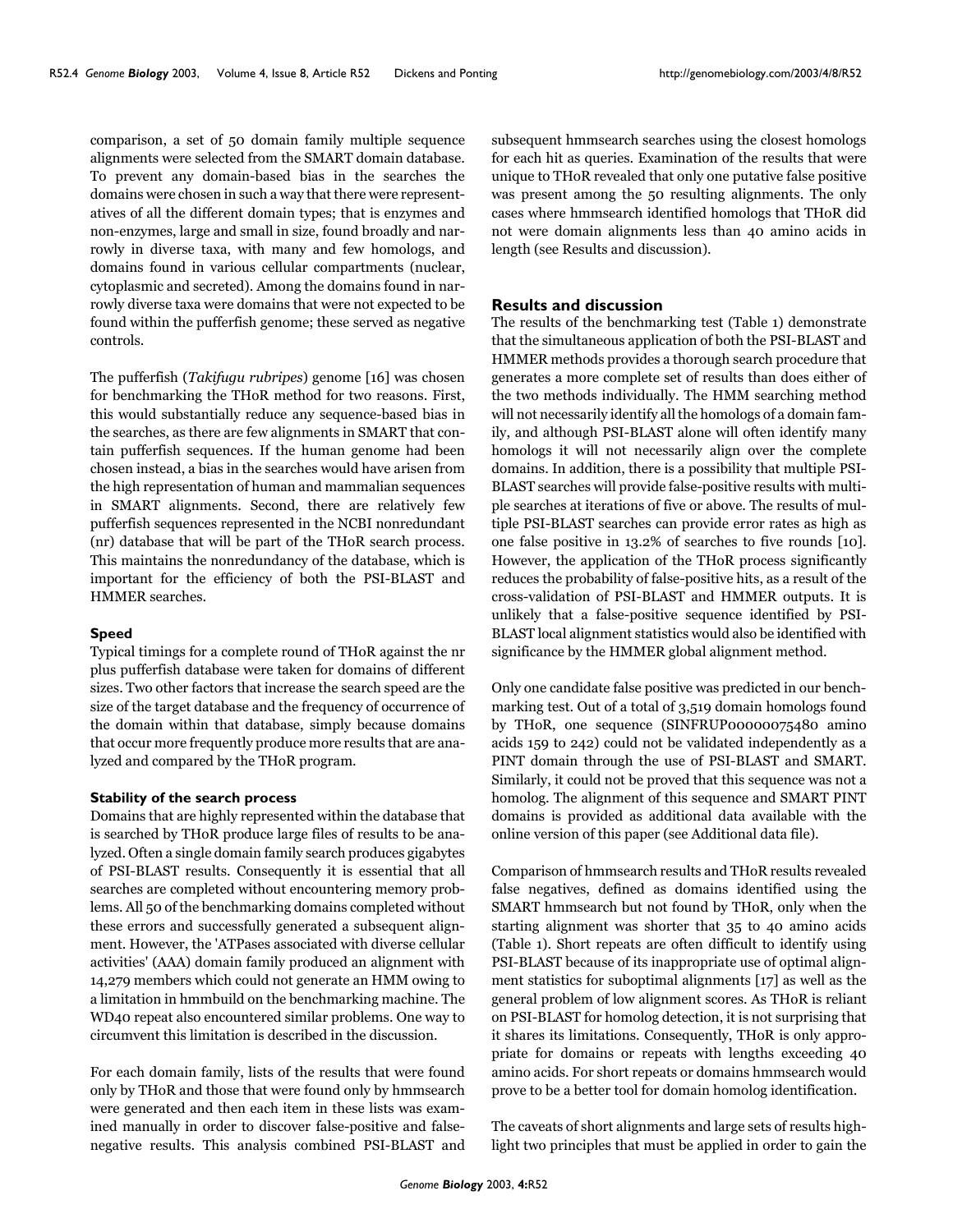#### <span id="page-4-0"></span>**Table 1**

## **A comparison of the number of pufferfish hits by hmmsearch results versus the pufferfish database both before and after the THoR process**

| Domain name (SMART name)                                                                                                     | N(SMART)        | N(THoR)        | N(THoR) - N(SMART) |
|------------------------------------------------------------------------------------------------------------------------------|-----------------|----------------|--------------------|
| 14-3-3 homologs $(14_3_3)$                                                                                                   | 9               | 9              | 0                  |
| Domains in Ataxins and HMG-containing proteins (AXH)                                                                         | 6               | 6              | 0                  |
| Breast cancer carboxy-terminal domain (BRCT)                                                                                 | 31              | 39             | 8                  |
| Bromo domain (BROMO)                                                                                                         | 89              | 89             | 0                  |
| Bulb-type mannose-specific lectins (B_lectin)                                                                                | $\mathbf{I}$    | $\overline{2}$ | I.                 |
| Chromatin organization modifier domain (CHROMO)                                                                              | 62              | 69             | 7                  |
| Calpain-like thiol protease family (CysPc)                                                                                   | 31              | 32             | I.                 |
| Tandem repeat (DM15)                                                                                                         | 6               | 6              | 0                  |
| Endothelin (END).                                                                                                            | 5               | 5              | 0                  |
| Exonuclease (EXOIII)                                                                                                         | $\overline{10}$ | 12             | $\overline{2}$     |
| Receptor for Ubiquitination Targets (FBOX)                                                                                   | 34              | 45             | П                  |
| Formin homology 2 domain (FH2)                                                                                               | 20              | 35             | 15                 |
| Fibronectin type I domain (FNI)                                                                                              | 49              | 49             | 0                  |
| High mobility group (HMG)                                                                                                    | 82              | 84             | $\overline{2}$     |
| Homeodomain (HOX)                                                                                                            | 319             | 323            | 4                  |
| Protein kinase C-related kinase homology region 1 homologs (HR1)                                                             | 9               | 19             | 0                  |
| Short calmodulin-binding motif containing conserved lle and Gln residues (IQ)                                                | 228             | 226            | $-2$               |
| Kyprides, Ouzounis, Woese motif (KOW)                                                                                        | $\overline{2}$  | 12             | 0                  |
| Kringle (KR)                                                                                                                 | 33              | 34             | T                  |
| Zinc-binding domain present in Lin-11, Isl-1, Mec-3 (LIM)                                                                    | 204             | 214            | $\overline{0}$     |
| Pleckstrin homology (PH)                                                                                                     | 373             | 436            | 63                 |
| Zinc finger (PHD)                                                                                                            | 216             | 303            | 87                 |
| Phosphoinositide 3-kinase, region postulated to contain C2 domain (PI3K_C2)                                                  | $\overline{10}$ | 12             | $\overline{2}$     |
| Motif in proteasome subunits, Int-6, Nip-1 and TRIP-15 (PINT)                                                                | 16              | 17             | I.                 |
| Phosphatidylinositol phosphate kinases (PIPKc)                                                                               | 4               | 15             | I.                 |
| Domain found in a protein subunit of human RNase MRP and RNase P ribonucleoprotein<br>complexes and archaeal proteins (POP4) | $\mathbf{I}$    | T              | 0                  |
| Domain found in Plexins, Semaphorins and Integrins (PSI)                                                                     | 116             | 119            | 3                  |
| Domain with conserved PWWP motif (PWWP)                                                                                      | 27              | 29             | $\overline{2}$     |
| Guanine nucleotide exchange factor for Rho/Rac/Cdc42-like GTPases (RhoGEF)                                                   | 99              | $\mathbf{H}$   | 12                 |
| Src homology 2 domains (SH2)                                                                                                 | 142             | 153            | $\mathbf{H}$       |
| Src homology 3 domains (SH3)                                                                                                 | 358             | 373            | 15                 |
| Staphylococcal nuclease homologs (SNc)                                                                                       | 3               | 6              | 3                  |
| Domain in short gastrulation protein and chordin (SOG)                                                                       | 3               | 3              | 0                  |
| snRNP Sm proteins (Sm)                                                                                                       | 18              | 18             | 0                  |
| Topoisomerasell (TOP2c)                                                                                                      | 3               | 3              | 0                  |
| Tetratricopeptide repeats (TPR)                                                                                              | 573             | 552            | $-21$              |
| Tudor domain (TUDOR)                                                                                                         | 25              | 44             | 19                 |
| Domain present in VPS-27, Hrs and STAM (VHS)                                                                                 | 15              | 4              | $-1$               |

N(SMART) is the number of domains found in the predicted set of pufferfish proteins using hmmsearch with SMART thresholds. N(THoR) is the number of domains found in pufferfish using hmmsearch with SMART thresholds using the alignment created by THoR. N(THoR) - N(SMART) is the difference between the THoR results and the SMART results. The SMART domain families COLIPASE, ChW, CheW, Galanin, IL10, IL2, LIGANc, POLIIIc, POX and REC were used for the benchmarking as negative controls. None of these domains was expected to provide positive hits to the pufferfish database, because they are prokaryote-specific or mammal-specific domains; indeed, no pufferfish homologs were detected by THoR. The domains AAA and WD40 were both searched by THoR with only one round of PSI-BLAST, because they were known to contain many members and a full search of five rounds would require an unnecessarily lengthy period of time to complete. They are not shown because they encountered memory-allocation errors with hmmbuild and their search iterations did not complete.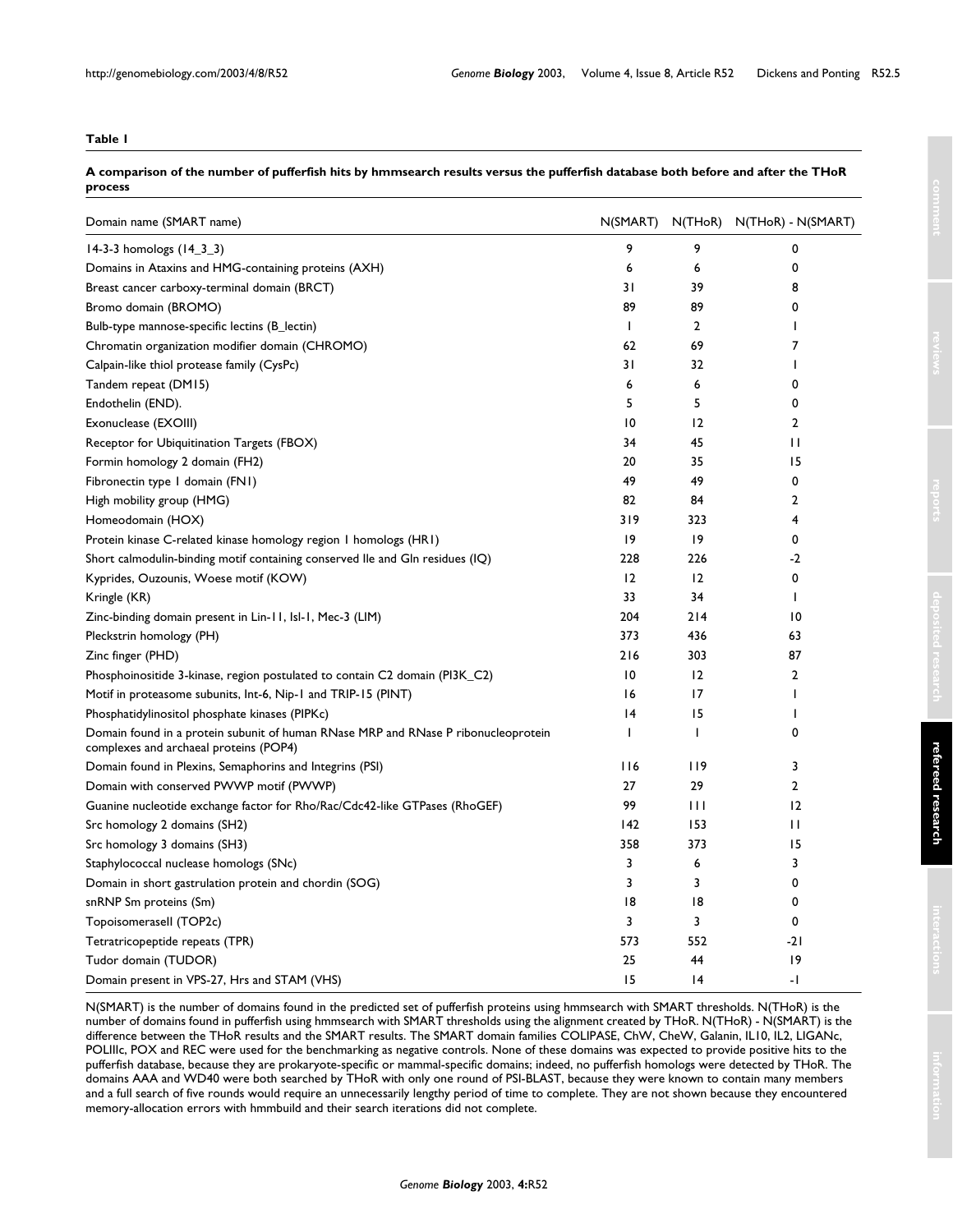#### <span id="page-5-0"></span>**Table 2**

**Locations from which the programs and files required by THoR can be downloaded**

| Program               | Location                                      |
|-----------------------|-----------------------------------------------|
| Perl modules          | http://search.cpan.org/                       |
| Blast <sub>2</sub>    | ftp://ftp.ncbi.nlm.nih.gov/blast/executables/ |
| $Hmmer-2.1.1$         | ftp://ftp.genetics.wustl.edu/pub/eddy/hmmer/  |
| Chroma                | http://www.lg.ndirect.co.uk/chroma/           |
| Apache 1.3.x          | http://httpd.apache.org/                      |
| PHP4                  | http://www.php.net/downloads.php              |
| The NCBI nr database  | ftp://ftp.ncbi.nih.gov/blast/db/nr.tar.gz     |
| <b>THoR</b> downloads | http://smart.ox.ac.uk/thor/                   |

greatest benefit from the use of THoR. First, the quality of the starting alignment greatly affects the quality of the results that are received, which is also the case for hmmsearch searches. Results from alignments containing many sequences require a long time to complete because there are more PSI-BLAST searches to perform and because these require significantly more HSP-H to HSP-ψ comparisons. The extra information gained from having more members in the starting alignment is, in most cases, offset by the extra time required for calculations. Therefore, it is suggested that in most cases an alignment that is nonredundant at a level of 50-80% sequence identity will be sufficient to produce an improved set of results. This approach reduces the likelihood of encountering memory errors, as for the cases of the AAA domain and WD40 repeat. Similarly, it is important that the target database is as nonredundant as possible [18]. When analyzing domains that are known to have large numbers of homologs within the database (such as AAA) it may even be necessary to use a database that is nonredundant at a level of 50% identity, in order to generate results that are of a size that can be processed within a reasonable period of time.

The THoR package provides an easy-to-use interface to both of the search methods and the results are provided in a simple, intuitive format. The web interface has been designed to provide easy access to as much information as possible, including annotation and taxon information. In order to facilitate the evaluation of large amounts of data, all the results for each entry in the new alignment are displayed in a condensed format, which contains the essential information such as sequence identifiers and HSP-H and HSP-ψ locations. Access to the complete dataset, such as all of the PSI-BLAST results for each entry and all of the queries that identified that sequence, is through a series of links that either open hidden sections of the page for viewing or open a new, smaller window. This is a very effective method for data management, which provides straightforward and transparent quality control of sequence information.

#### **Materials and methods**

THoR uses PSI-BLAST and HMMER algorithms and Perl scripts, integrated within a PHP-based interface supplied through the Apache web-server [19]. Although the THoR package has been designed to operate on the Linux platform, it is likely to run on most Unix-based operating systems and possibly on a Windows-based system with some minor modifications.

The prerequisites of THoR installation are a Linux platform with at least a 2.2 kernel and Perl 5, which is installed by default in most Linux distributions. The only Perl modules that are not in default installations are String::CRC, Mail::Mailer and Getopt::Long. The other software requirements are Blast 2 [7], HMMER 2.1.1 [5], CHROMA [20], and the Apache web-server (version 1.3.x) with the php4 module installed. All these programs are distributed under the terms and conditions of the GNU public licence [21] or are distributed freely under a similar license. For the purpose of analyses, THoR also requires a protein-sequence database formatted as NCBI database index files containing GenInfo (GI) numbers. The most suitable database for most analyses is the NCBI nr database. Databases that do not contain GI numbers need to be converted into the appropriate format by adding artificial GI numbers to their accession lines. The locations from which these files can be downloaded are shown in Table [2](#page-5-0).

The THoR package is provided with installation instructions and Perl installation scripts on the Oxford SMART website [22]. THoR will run on a Linux box capable of supporting the software and at least a 10 Gb hard disk drive. The whole package has been successfully installed and run on a singleprocessor 300 MHz machine with 128 Mb RAM. However, as the PSI-BLAST searches are computer-intensive and the results can be large, it is recommended that the package is installed on a dual-processor Linux machine with at least 512 Mb RAM and 40 Gb of hard disk storage space.

## **Additional data files**

The alignment of SMART PINT domains is available with the online version of this article (Additional data file 1).

#### **Acknowledgements**

We would like to thank Leo Goodstadt for helpful discussions concerning the optimization of Perl code.

#### **References**

- 1. Ponting CP, Russell RR: **[The natural history of protein domains.](http://www.ncbi.nlm.nih.gov/entrez/query.fcgi?cmd=Retrieve&db=PubMed&dopt=Abstract&list_uids=11988462)** *Annu Rev Biophys Biomol Struct* 2002, **31:**45-71.
- 2. Bateman A, Birney E, Cerruti L, Durbin R, Etwiller L, Eddy SR, Griffiths-Jones S, Howe KL, Marshall M, Sonnhammer EL: **[The Pfam](http://www.ncbi.nlm.nih.gov/entrez/query.fcgi?cmd=Retrieve&db=PubMed&dopt=Abstract&list_uids=11752314) [protein families database.](http://www.ncbi.nlm.nih.gov/entrez/query.fcgi?cmd=Retrieve&db=PubMed&dopt=Abstract&list_uids=11752314)** *Nucleic Acids Res* 2002, **30:**276-280.
- 3. Letunic I, Goodstadt L, Dickens NJ, Doerks T, Schultz J, Mott R, Ciccarelli F, Copley RR, Ponting CP, Bork P: **[Recent improvements to](http://www.ncbi.nlm.nih.gov/entrez/query.fcgi?cmd=Retrieve&db=PubMed&dopt=Abstract&list_uids=11752305) [the SMART domain-based sequence annotation resource.](http://www.ncbi.nlm.nih.gov/entrez/query.fcgi?cmd=Retrieve&db=PubMed&dopt=Abstract&list_uids=11752305)**